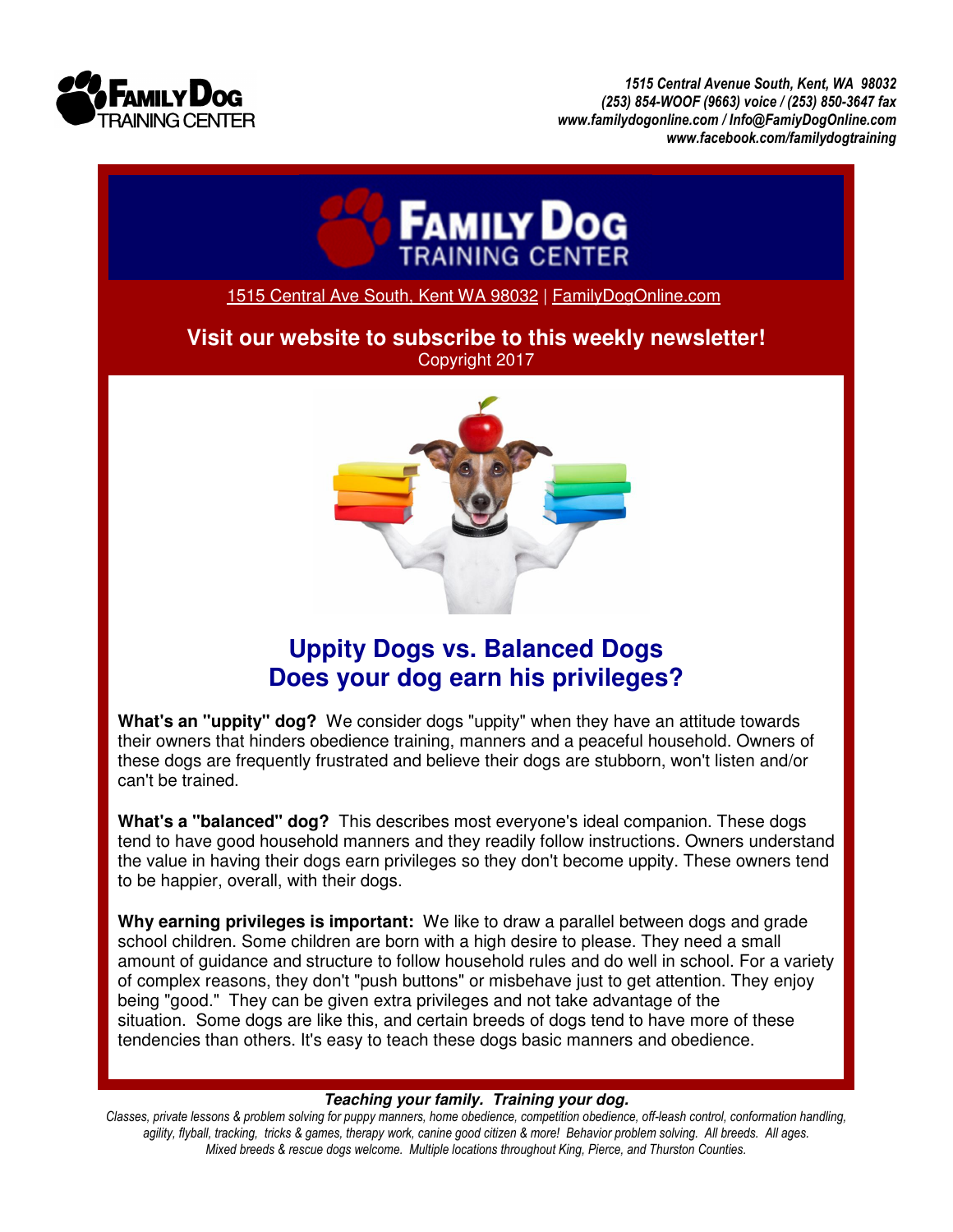On the other hand, you may know parents with a child who is naturally defiant, always challenging rules and authority. That child needs more guidance, very specific rules with meaningful rewards for cooperating and consequences for not doing as instructed. Parents of these children have to be on their toes, always anticipating ways in which their children might challenge them. Some dogs are like this, and certain breeds tend to have more of these qualities than others. Families who own dogs like this need to follow a stringent plan or their dogs may grow up to be problem canine citizens (as opposed to Good Canine Citizens).

We talk about privileges in our Puppy Manners and Beginning Home Obedience classes. Dogs who are taught to earn privileges around the house are more balanced, easier to train and live with. Uppity dogs, who are given whatever they want whenever they want it (such as treats, petting, getting on furniture, sleeping on the owner's bed, etc.) have a tendency to be more demanding and less obedient.



## **Is Your Dog Taking Advantage of You?**

So far we've talked about uppity dogs vs. balanced dogs. Owners of uppity dogs are often frustrated by their dog's seemingly defiant behavior. These owners describe their dogs as stubborn and unwilling to learn. However, the problems often stem from dog-human relationships that are out of balance. Over time these very smart dogs have learned how to take advantage of their owners! They are master manipulators!

When you look at the photo, above, do you see two well-mannered little Terriers who have earned the privilege of joining their owner in bed? Or, do you see two manipulative little Terriers who growl and snap at their owner when their owner attempts to get in bed? How do you know if you're dog is taking advantage of you, and if he is, what do you do about it?

Uppity dogs may have been born with an "attitude" or their attitude may have been fueled by owners who weren't consistent when it came to household rules and manners.

Uppity dogs who are spoiled, and given lots of privileges without having to earn them, often become extremely difficult and pushy dogs. Some of them even show aggressive behavior toward members of their human family. These dogs believe they have the "right" to anything and everything they want. They believe they control the household and their environment. If they don't want something to happen, these dogs believe their desires are more important than their owners'. They have learned to out-stubborn their owners.

Regardless of how the uppity issues started, the solution begins with what's commonly referred to as the No Free Lunch Program (NFLP). NFLP is all about balance; the more privileges a dog is given, the more compliant he needs to become in order to earn those